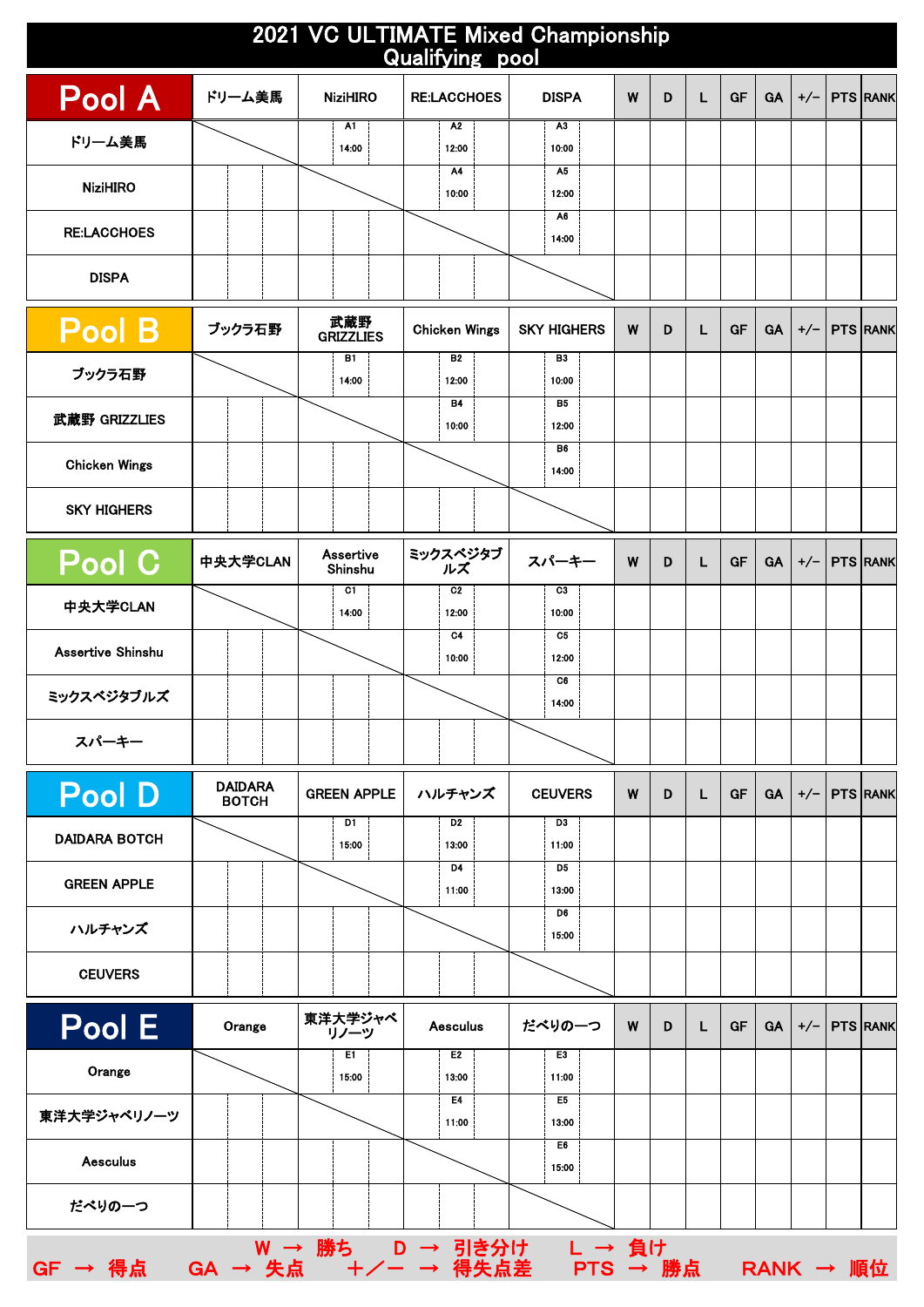## 2021 VC ULTIMATE Mixed Championship

## Temporary ranking

| <b>Pool RANK</b> |                                   | <b>TEAM NAME</b> | <b>PTS</b> | $+/-$ | GF | GA | Temporary<br>ranking                  |
|------------------|-----------------------------------|------------------|------------|-------|----|----|---------------------------------------|
| Pool A           |                                   |                  |            |       |    |    |                                       |
| Pool B           | ${\sf R}$<br>$\mathbf a$          |                  |            |       |    |    | $\mathbf{1}$                          |
| Pool C           | n<br>$\mathsf k$                  |                  |            |       |    |    | $\pmb{\zeta}$                         |
| Pool D           | $\mathbf{1}$                      |                  |            |       |    |    | ${\bf 5}$                             |
| Pool E           |                                   |                  |            |       |    |    |                                       |
| Pool A           |                                   |                  |            |       |    |    |                                       |
| Pool B           | $\mathsf R$<br>a                  |                  |            |       |    |    | $\bf 6$                               |
| Pool C           | $\mathsf n$<br>$\pmb{\mathsf{k}}$ |                  |            |       |    |    | $\pmb{\mathsf{s}}$                    |
| Pool D           | $\boldsymbol{2}$                  |                  |            |       |    |    | $\mathbf{1}$<br>$\pmb{0}$             |
| Pool E           |                                   |                  |            |       |    |    |                                       |
| Pool A           |                                   |                  |            |       |    |    |                                       |
| Pool B           | ${\sf R}$<br>$\mathbf a$          |                  |            |       |    |    | $\mathbf{1}$<br>$\mathbf{1}$          |
| Pool C           | n<br>$\pmb{\mathsf{k}}$           |                  |            |       |    |    | $\pmb{\mathsf{s}}$                    |
| Pool D           | $\mathbf 3$                       |                  |            |       |    |    | $\mathbf{1}$<br>$\sqrt{5}$            |
| Pool E           |                                   |                  |            |       |    |    |                                       |
| Pool A           |                                   |                  |            |       |    |    | $\mathbf{1}$                          |
| Pool B           | ${\sf R}$<br>a                    |                  |            |       |    |    | $\bf 6$                               |
| Pool C           | $\mathsf n$<br>$\pmb{\mathsf{k}}$ |                  |            |       |    |    | $\pmb{\zeta}$                         |
| Pool D           | $\overline{\mathbf{4}}$           |                  |            |       |    |    | $\begin{array}{c} 2 \\ 0 \end{array}$ |
| Pool E           |                                   |                  |            |       |    |    |                                       |

□仮順位決定方法□

・Pool試合結果を反映する。

・Pool内順位が同じ順位で決定する。

①:PTS(勝ち点)の多いチームを上位とする。

②:①で決定しない場合、+/-(得失点差)の多いチームを上位とする。

③:②で決定しない場合、GF(得点)の多いチームを上位とする。

④:③で決定しない場合、GA(失点)の少ないチームを上位とする。

⑤:④で決定しない場合、事務局の抽選で決定する。

注意:1チームが決定しても、前の決定方法に戻ることは致しません。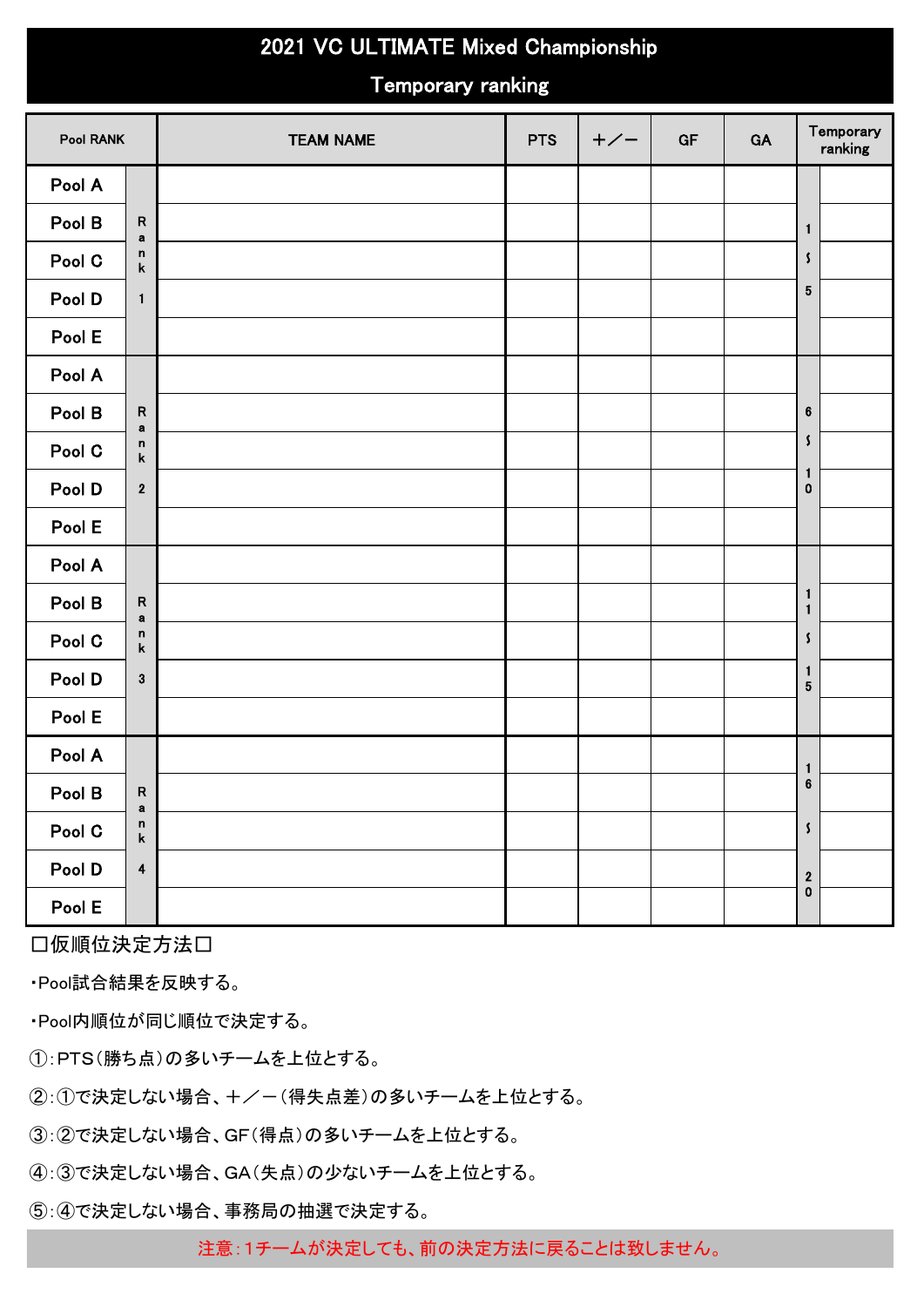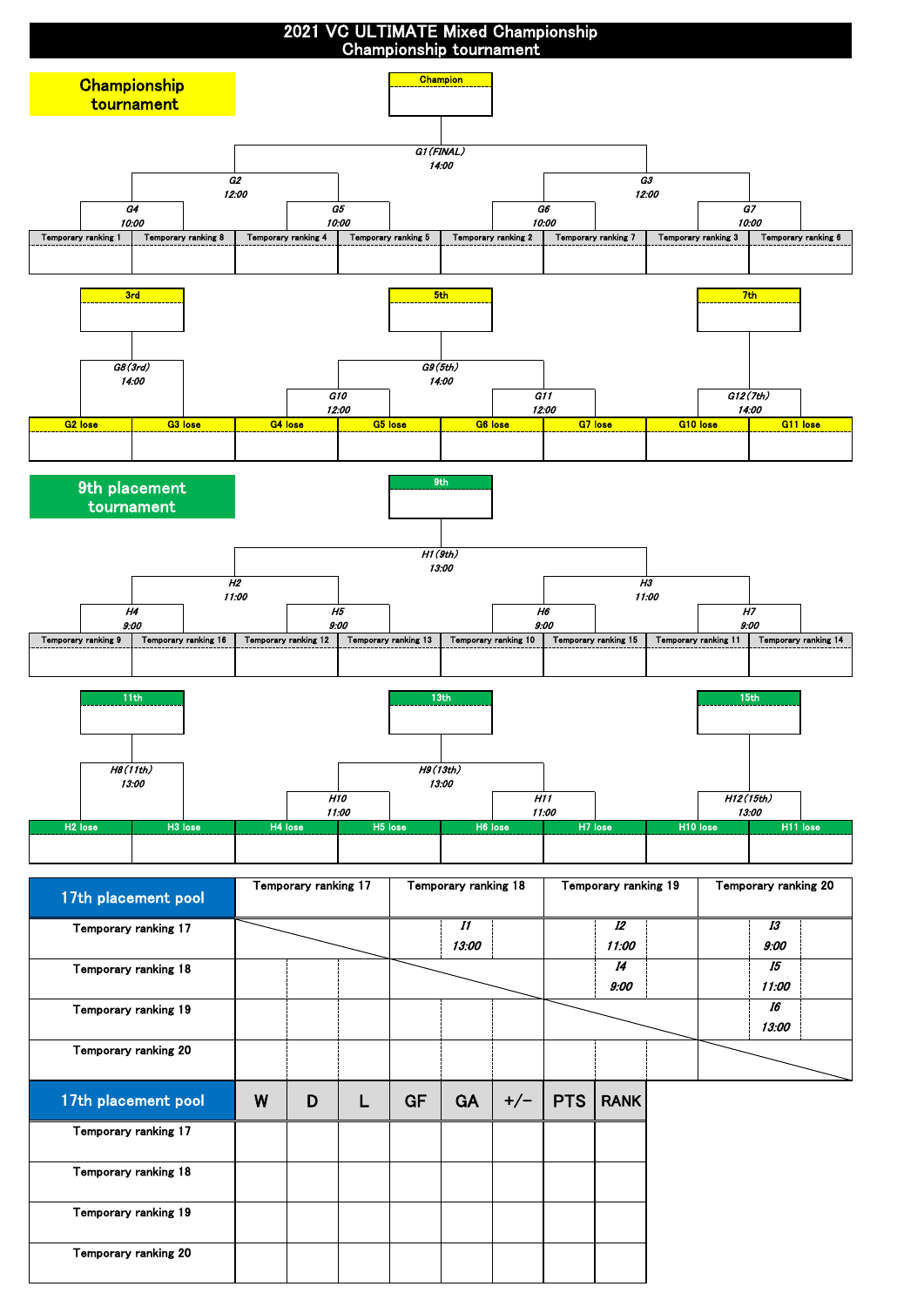## 2021 VC ULTIMATE Mixed Championship Schedule/DAY 1

|                |       | 第1コート                          | 第2コート              | 第3コート                   | 第4コート                   | 第5コート                | 第6コート                |
|----------------|-------|--------------------------------|--------------------|-------------------------|-------------------------|----------------------|----------------------|
|                | 8:30  |                                |                    |                         |                         |                      |                      |
|                |       | Pool A                         | Pool A             | Pool B                  | Pool B                  | Pool C               | Pool C               |
|                |       | ドリーム美馬                         | <b>NiziHIRO</b>    | ブックラ石野                  | 武蔵野<br><b>GRIZZLIES</b> | 中央大学CLAN             | Assertive<br>Shinshu |
|                | 10:00 | A3                             | A4                 | B3                      | B <sub>4</sub>          | C <sub>3</sub>       | C <sub>4</sub>       |
|                |       | Pool A                         | Pool A             | Pool B                  | Pool B                  | Pool C               | Pool C               |
|                |       | <b>DISPA</b>                   | <b>RE:LACCHOES</b> | <b>SKY HIGHERS</b>      | <b>Chicken Wings</b>    | スパーキー                | ミックスベジタブ<br>ルズ       |
|                |       | Pool D                         | Pool D             | Pool E                  | Pool E                  |                      |                      |
|                |       | <b>DAIDARA</b><br><b>BOTCH</b> | <b>GREEN APPLE</b> | Orange                  | 東洋大学ジャベリ<br>ノーツ         |                      |                      |
| $\mathbf{2}$   | 11:00 | D3                             | D4                 | E3                      | E4                      |                      |                      |
|                |       | Pool D                         | Pool D             | Pool E                  | Pool E                  |                      |                      |
|                |       | <b>CEUVERS</b>                 | ハルチャンズ             | だべりの一つ                  | <b>Aesculus</b>         |                      |                      |
|                |       | Pool A                         | Pool A             | Pool B                  | Pool B                  | Pool C               | Pool C               |
|                |       | ドリーム美馬                         | <b>NiziHIRO</b>    | ブックラ石野                  | 武蔵野<br><b>GRIZZLIES</b> | 中央大学CLAN             | Assertive<br>Shinshu |
| 3              | 12:00 | A2                             | A5                 | B2                      | B <sub>5</sub>          | C <sub>2</sub>       | C5                   |
|                |       | Pool A                         | Pool A             | Pool B                  | Pool B                  | Pool C               | Pool C               |
|                |       | <b>RE:LACCHOES</b>             | <b>DISPA</b>       | <b>Chicken Wings</b>    | <b>SKY HIGHERS</b>      | ミックスベジタブ<br>ルズ       | スパーキー                |
|                | 13:00 | Pool D                         | Pool D             | Pool E                  | Pool E                  |                      |                      |
|                |       | <b>DAIDARA</b><br><b>BOTCH</b> | <b>GREEN APPLE</b> | Orange                  | 東洋大学ジャベリ<br>ノーツ         |                      |                      |
| 4 <sup>1</sup> |       | D <sub>2</sub>                 | D5                 | E2                      | E5                      |                      |                      |
|                |       | Pool D                         | Pool D             | Pool E                  | Pool E                  |                      |                      |
|                |       | ハルチャンズ                         | <b>CEUVERS</b>     | <b>Aesculus</b>         | だべりの一つ                  |                      |                      |
|                |       | Pool A                         | Pool A             | Pool B                  | Pool B                  | Pool C               | Pool C               |
|                | 14:00 | ドリーム美馬                         | <b>RE:LACCHOES</b> | ブックラ石野                  | <b>Chicken Wings</b>    | 中央大学CLAN             | ミックスベジタブ<br>ルズ       |
| 5              |       | A1                             | A6                 | B1                      | B6                      | C <sub>1</sub>       | C6                   |
|                |       | Pool A                         | Pool A             | Pool B                  | Pool B                  | Pool C               | Pool C               |
|                |       | <b>NiziHIRO</b>                | <b>DISPA</b>       | 武蔵野<br><b>GRIZZLIES</b> | <b>SKY HIGHERS</b>      | Assertive<br>Shinshu | スパーキー                |
|                |       | Pool D                         | Pool D             | Pool E                  | Pool E                  |                      |                      |
|                | 15:00 | <b>DAIDARA</b><br><b>BOTCH</b> | ハルチャンズ             | Orange                  | <b>Aesculus</b>         |                      |                      |
| 6              |       | D1                             | D6                 | E1                      | E6                      |                      |                      |
|                |       | Pool D                         | Pool D             | Pool E                  | Pool E                  |                      |                      |
|                |       | <b>GREEN APPLE</b>             | <b>CEUVERS</b>     | 東洋大学ジャベリ<br>ノーツ         | だべりの一つ                  |                      |                      |
|                |       |                                |                    |                         |                         |                      |                      |